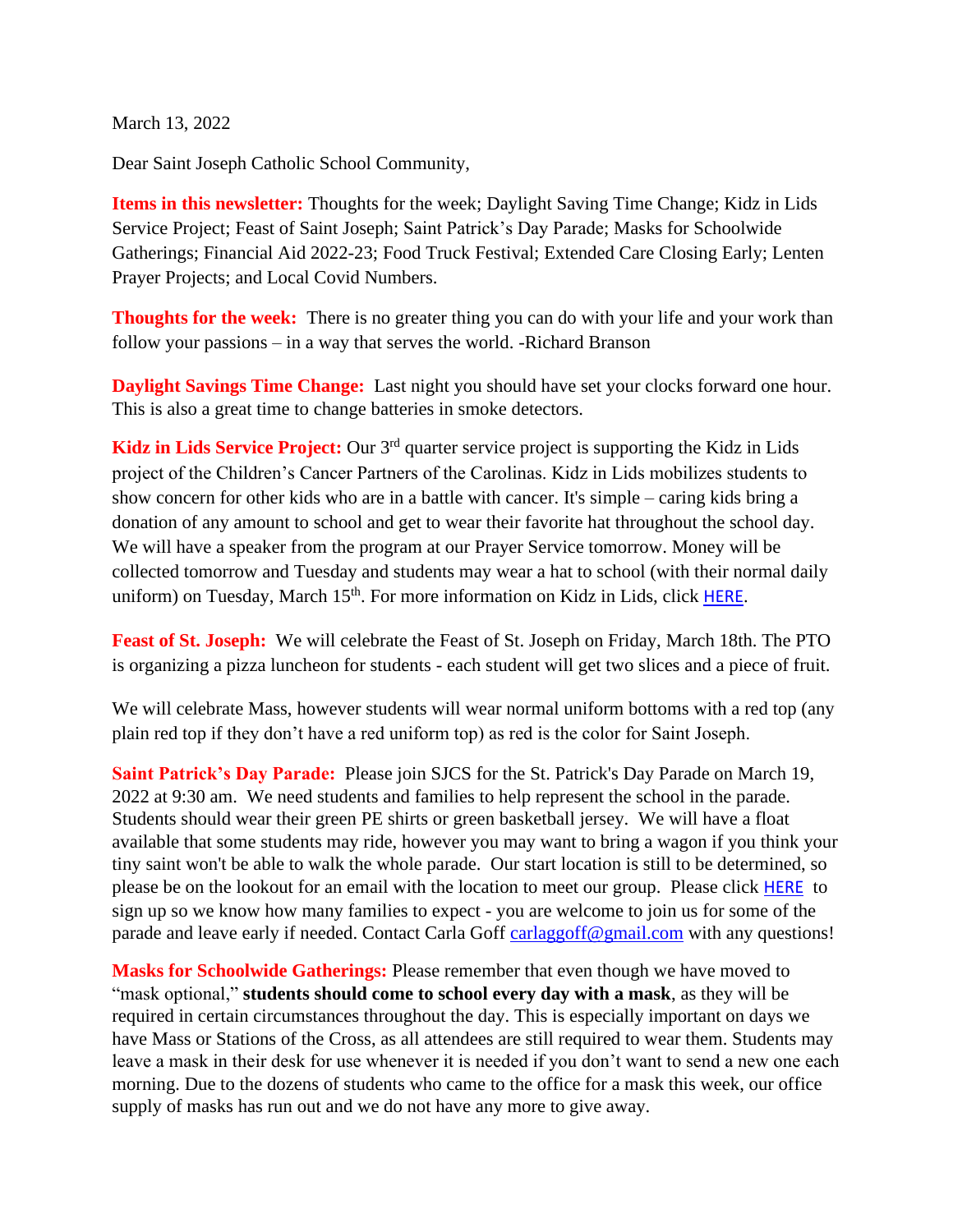**Financial Aid 2022-2023:** We, as a school and parish, continue to seek ways of ensuring that the blessings of a quality Catholic education are accessible to everyone.

General School Assistance through FACTS: The school offers a tuition assistance program open to all families. *The application must be submitted online to FACTS by Tuesday, March 15, 2022***.** To apply, simply log in to the FACTS Family Portal account of the family member who is listed as being financially responsible (this should be the person who completed the enrollment/reenrollment and set up the FACTS tuition payment). Once logged in, choose FACTS from the menu options on the left side of the screen. You will then choose "Apply for Grant and Aid". You will be redirected to the FACTS website and will need to follow the instructions there for completing the application. You should already have a FACTS account that you created for your tuition draft so use those same login credentials. You will need the following documents to complete the application process:

- copies of your most recent Federal tax forms including all supporting tax schedules (preferably 2021 tax documents)
- copies of your 2021 W-2 forms
- copies of supporting documentation for social security income, welfare, child support, food stamps, workers' compensation, and TANF.

Diocese of Charleston's Saint Elizabeth Ann Seton Tuition Assistance Grant: This tuition assistance grant is for Catholic families in good standing with their parishes.

*The application link [HERE](https://www.stjosdevine.com/_files/ugd/8031f7_582fca7f5a1b46a7854d335b0c14e5ad.pdf) along with a completed FACTS financial aid application (see instructions above for completing the form through FACTS Family Portal), is due to the school by Friday, March 18th 2022*. Please note that the application will not be accepted by the Diocese of Charleston unless you have completed the online FACTS financial aid application as well.

If the financial aspect of your child's education becomes a concern at any time, please contact the school office to discuss your situation with me (Mr. Yarnall). If you have any questions about the process, please contact me (Mr. Yarnall) at 803-254-6736 or Dyarnall@stjosdevine.com

**Feast of Saint Joseph Food Truck Festival:** Saint Joseph Catholic School will be hosting a Food Truck Festival in honor of the Feast of Saint Joseph. The event will be held Friday, March 18th from 5:00 pm to 8:00 pm on the blacktop behind the school. Food will be available to purchase from Moctezumas, Cafe Strudel, The Haute Dog Lady, and The Chillin Cow. Monsignor Harris has granted a dispensation from the Friday obligation to abstain from meat for this event. We will also have meatless options available. We hope that you will make plans to join us!

**Extended Care Closing Early:** Extended Care will close at 5:00 pm on Friday, March 18<sup>th</sup> for the Food Truck Festival. All students must be picked up by this time. We hope you will make plans to stay and join our school community for dinner at the Festival.